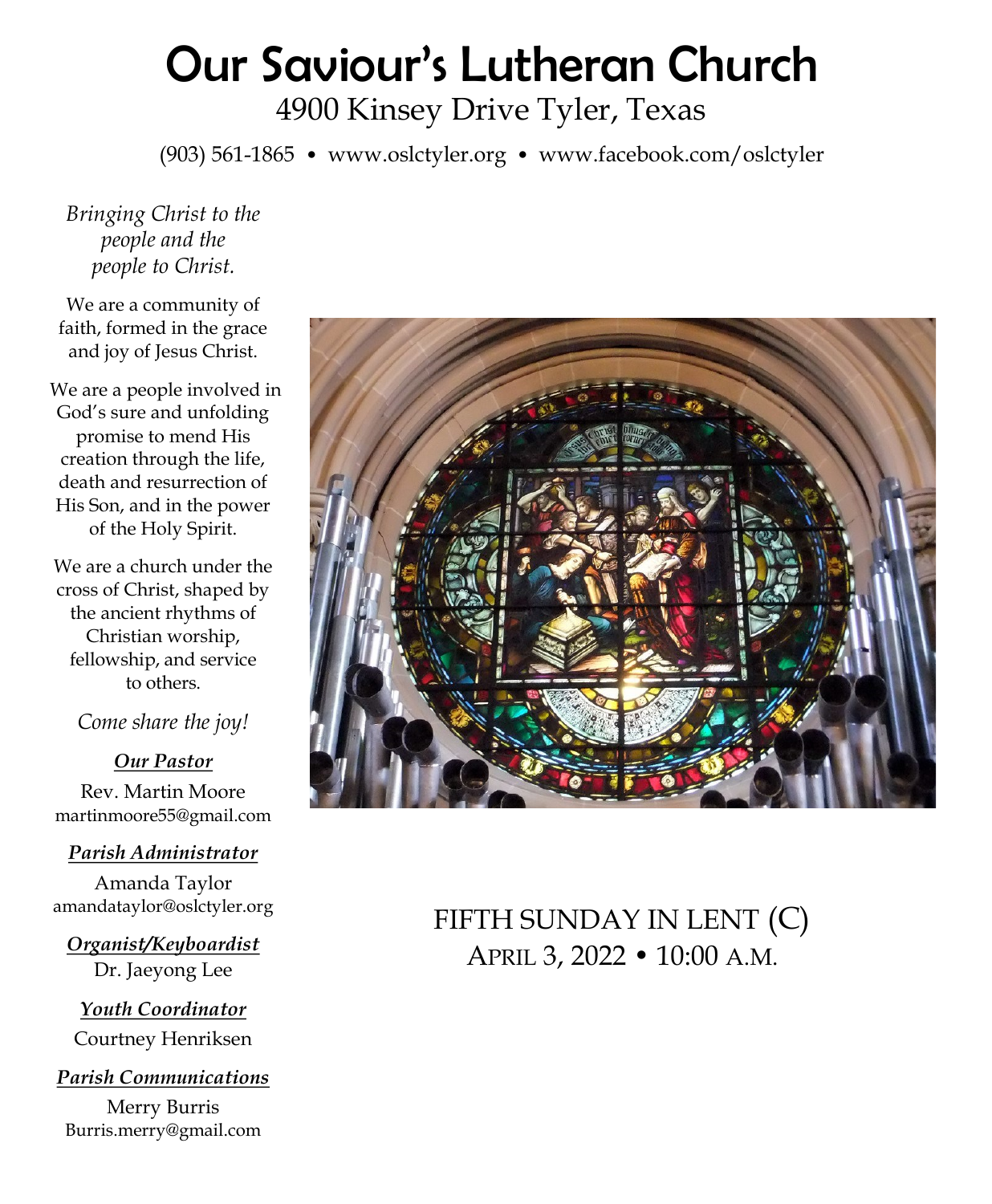

## **To Our Members, Guests and Visitors**

We are all on a journey of faith; God does not expect us to make the journey alone.

Please contact us if we can be of help in any way. Pastor Martin Moore: 979-551-6222 • martinmoore55@gmail.com Our Office Hours are Monday through Thursday, 10:00 a.m. until 2:00 p.m. Office: 903-561-1865 • amandataylor@oslctyler.org

**Prelude -** Dr. Jaeyong Lee

## **Welcome and Family News**

- It is a pleasure to worship together. If you are a newcomer, have a prayer request, or would like to receive a call or visit from Pastor Martin, please fill out the yellow card on the back of each pew. Information on our core beliefs, structure and mission is available at the Welcome Table and on our website.
- We practice open communion. All who are baptized and desire to share in the Body and Blood of our Lord are welcome. We begin communing children in 5th grade and offer a communion class to prepare them to receive this Sacrament.

## **CHILDREN'S SONG / LESSON**

"THE RAIN SONG" Seek and you shall find, ask anything! Give a little knock, and the door shall be opened… and love comes pouring down. {Name}, we all love you… {Name}, we all love you… {Name}, we all love you… and love comes pouring down. Seek and you shall find, ask anything! Give a little knock, and the door shall be opened… and love comes pouring down. Jesus, we all love you… Jesus, we all love you… Jesus, we all love you… and love comes pouring down.

*Please stand (in body or in spirit)*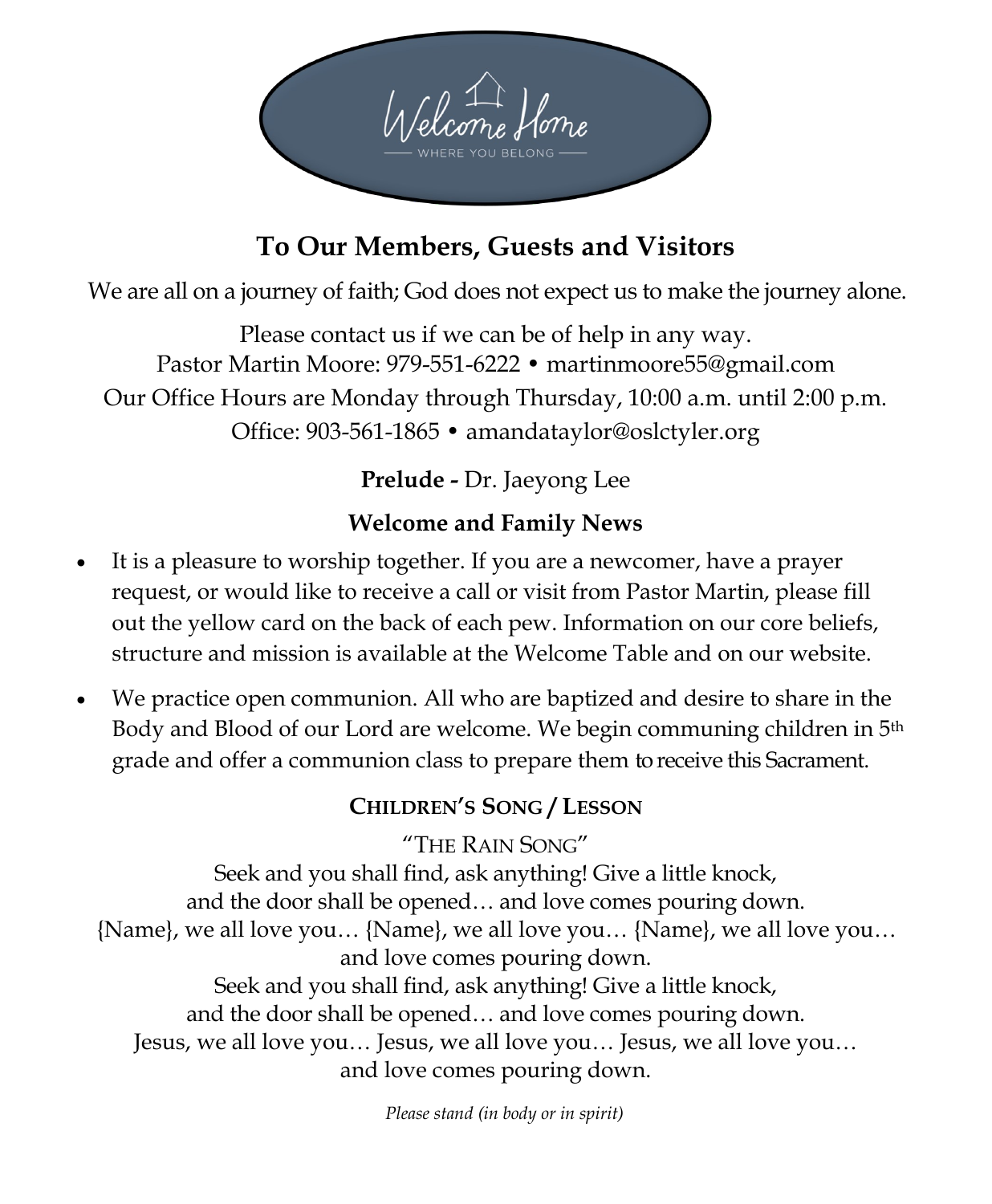#### **PROCESSIONAL HYMN**

#### **"**WORD OF GOD, COME DOWN ON EARTH" (*WOV, #716, VS 1-2)*

Word of God, come down on earth, living rain from heav'n descending; touch our hearts and bring to birth faith and hope and love unending. Word almighty, we revere you; Word made flesh, we long to hear you.

Word eternal, throned on high, Word that brought to life creation, Word that came from heav'n to die, crucified for our salvation, saving Word, the world restoring, speak to us, your love out pouring.

#### **CONFESSION AND ABSOLUTION**

*As the Pastor says the Invocation, the Sign of the Cross* <sup>★</sup> *may be made in remembrance of our baptisms.* 

- P: In the name of the Father, and of the  $\mathcal B$  Son, and of the Holy Spirit.
- **C: Amen**
- P: The true light has come into the world in the Word made flesh. Let us bring our sin into the light of God, that we may be healed.

(Silence for reflection and self-examination)

- P: God of our salvation,
- **C: We have failed to respond to your life-giving Spirit in our relationships with you, with one another, and with your creation. Have mercy for the sake of Jesus, your gift to us. Forgive us by grace, renew us in love, and l lead us with joy so that we may bear your peace to all the earth.**
- P: Blessed be God who chose you in Christ! God forgives all your trespasses; in Christ you are children of the Most High, you are marked with the seal of the Holy Spirit, that you may live to the glory of God.
- **C: Amen**

## **APOSTOLIC GREETING**

- P: From the one who is and who was and who is to come, the Almighty: grace, light, and peace be with you all.
- **C: And also with you.**

#### **KYRIE**

- A: In peace, let us pray to the Lord.
- **C: Lord, have mercy.**
- A: For the peace from above, and for our salvation, let us pray to the Lord.
- **C: Lord, have mercy.**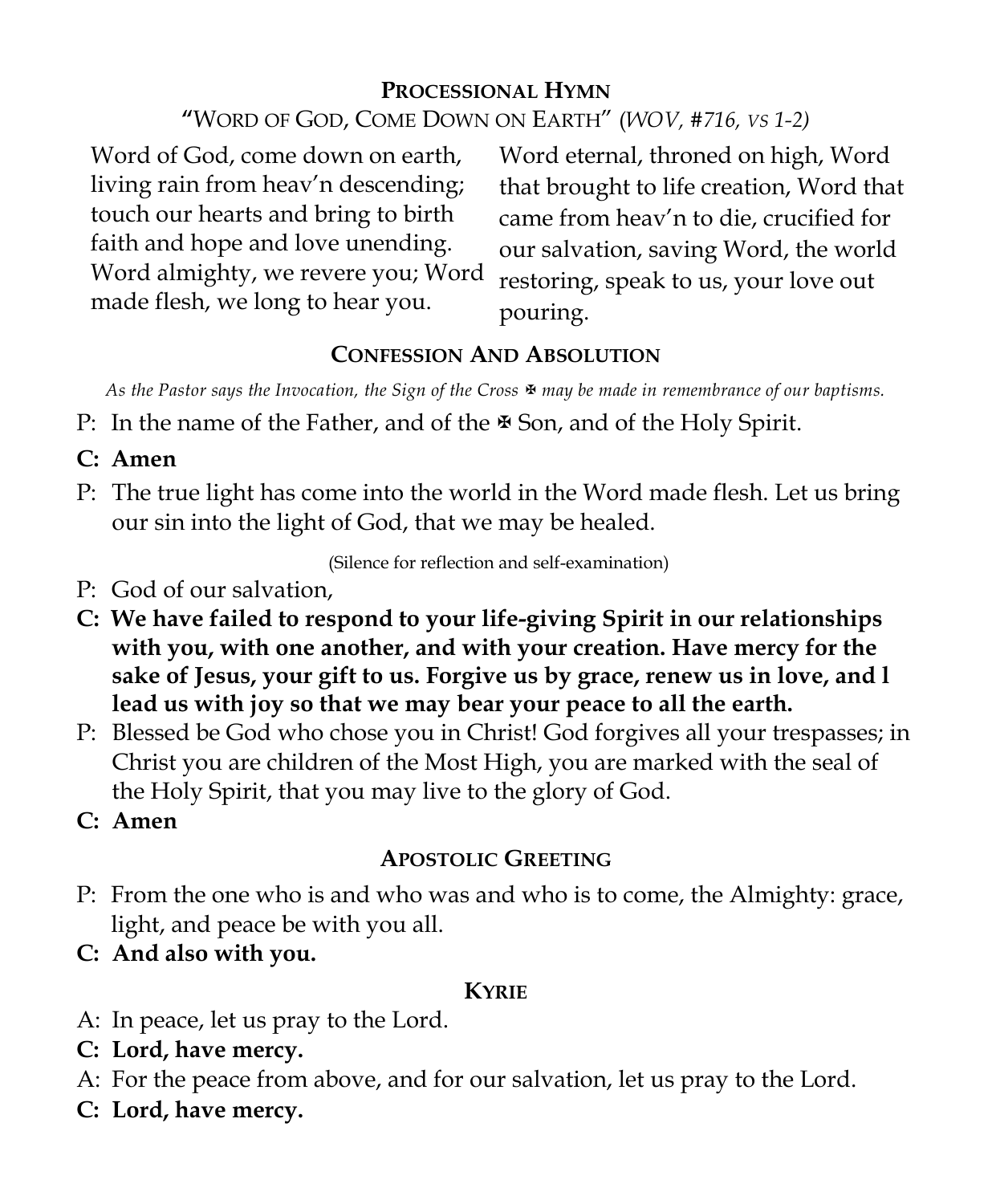- A: For the peace of the whole world, for the well-being of the Church of God, and for the unity of all, let us pray to the Lord.
- **C: Lord, have mercy.**
- A: For this holy house, and for all who offer here their worship and praise, let us pray to the Lord.
- **C: Lord, have mercy.**
- A: Help, save, comfort, and defend us, gracious Lord.
- **C: Amen**

## **Prayer of the Day**

- P: The Lord be with you.
- **C: And also with you.**
- P: Faithful Lord, God of new life, you have drawn us through the waters of baptism and into your everlasting reign. Through Christ's life within us, guide us daily through death to sin and brokenness and into new life in grace and love; through Jesus Christ, our Lord. Amen
- **C: Amen**

*Please be seated*

## **The Service Of The Word**

#### **OLD TESTAMENT LESSON**

## ISAIAH 43:16-21

- R: 16Thus says the Lord, who makes a way in the sea, a path in the mighty waters, 17who brings forth chariot and horse, army and warrior; they lie down, they cannot rise, they are extinguished, quenched like a wick: <sup>18"</sup>Remember not the former things, nor consider the things of old. <sup>19</sup>Behold, I am doing a new thing; now it springs forth, do you not perceive it? I will make a way in the wilderness and rivers in the desert. 20The wild beasts will honor me, the jackals and the ostriches, for I give water in the wilderness, rivers in the desert, to give drink to my chosen people, 21the people whom I formed for myself that they might declare my praise."
- R: This is the Word of the Lord.
- **C: Thanks be to God!**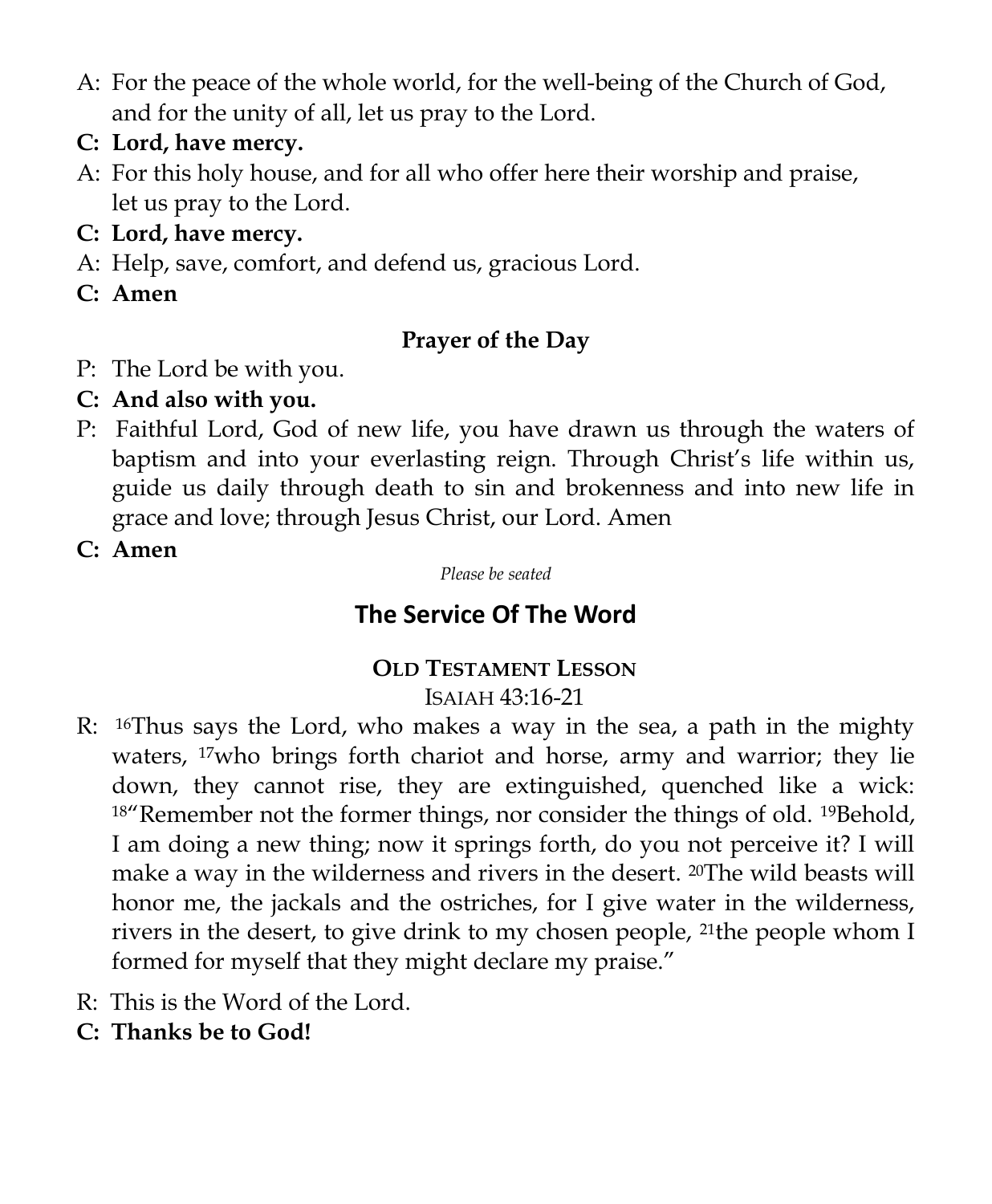## **PSALMODY**

#### PSALM 126

- R: 1When the Lord restored the fortunes of Zion, then were we like those who dream.
- **C: 2Then was our mouth filled with laughter, and our tongue with shouts of joy.**
- R: 3Then they said among the nations, "The Lord has done great things for them."
- **C: 4The Lord has done great things for us, and we are glad indeed.**
- R: 5Restore our fortunes, O Lord, like the watercourses of the Negev.
- **C: 6Those who sowed with tears will reap with songs of joy.**
- R: 7Those who go out weeping, carrying the seed, will come again with joy, shouldering their sheaves.

#### **EPISTLE READING**

## PHILIPPIANS 3:8-14

- R: 8Indeed, I count everything as loss because of the surpassing worth of knowing Christ Jesus my Lord. For his sake I have suffered the loss of all things and count them as rubbish, in order that I may gain Christ <sup>9</sup>and be found in him, not having a righteousness of my own that comes from the law, but that which comes through faith in Christ, the righteousness from God that depends on faith  $-10$ that I may know him and the power of his resurrection, and may share his sufferings, becoming like him in his death, 11that by any means possible I may attain the resurrection from the dead. 12Not that I have already obtained this or am already perfect, but I press on to make it my own, because Christ Jesus has made me his own. 13Brothers, I do not consider that I have made it my own. But one thing I do: forgetting what lies behind and straining forward to what lies ahead, 14I press on toward the goal for the prize of the upward call of God in Christ Jesus.
- **C: Thanks be to God.**

*Please stand (in body or in spirit)*

**GOSPEL CANTICLE ~** "O SACRED HEAD NOW WOUNDED" *(LBW #117, VS 3)*  What language shall I borrow to thank the, dearest friend, For this thy dying sorrow, thy pity without end? Oh, make me thine forever, and, should I fainting be, Lord, let me never, never outlive my love to thee.

## **THE HOLY GOSPEL**

- P: The Holy Gospel according to St. Luke the 20th Chapter.
- **C: Glory to you, O Lord.**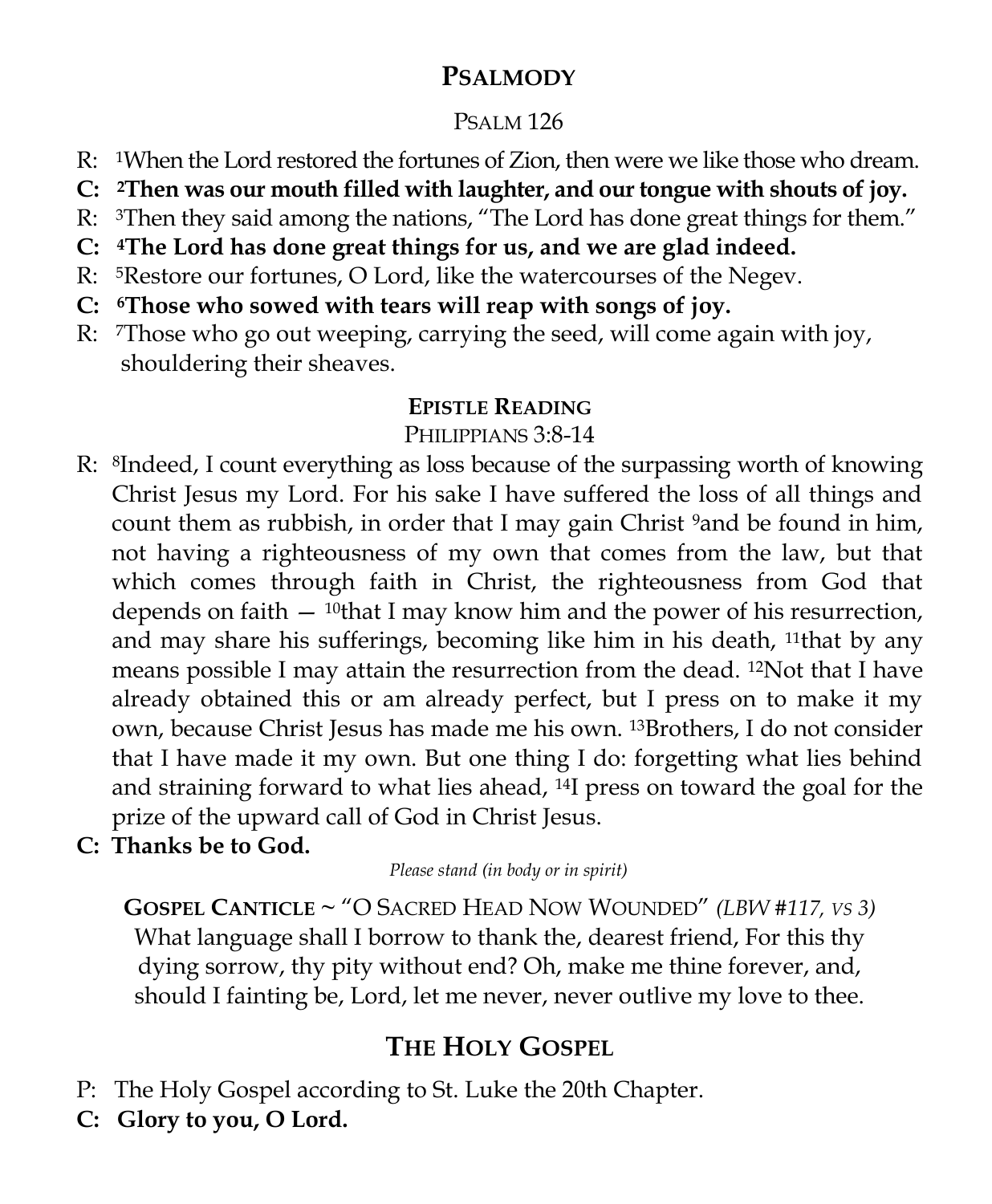P: The Gospel of the Lord.

**C: Praise to You, O Christ.** 

*Please be seated*

## **SERMON ~ PASTOR MARTIN MOORE** THE LORD OF THE VINEYARD

**<sup>15</sup>** The Lord, the God of their ancestors, repeatedly sent his prophets to warn them, for he had compassion on his people and his Temple. **<sup>16</sup>**But the people mocked these messengers of God and despised their words. They scoffed at the prophets until the Lord's anger could no longer be restrained and nothing could be done. -2 Chronicles 36:15-16

Our Gospel Reading for this fifth Sunday in Lent is the parable of the wicked tenants. It is filled with violent and troubling imagery which points a finger at us in accusation. But we cannot dismiss the story simply because it makes us uncomfortable. Underlying this parable is the fact that Jesus would soon be put to death by the very people He entrusted with all that was His. May it lead us, as it has for generations of Christians, into fresh repentance and fresh hope.

*Please stand (in body or in spirit)*

**"**HOW DEEP THE FATHER'S LOVE FOR US" *(ON SCREEN)* 

**APOSTLES' CREED**

 **I BELIEVE in God, the Father Almighty, creator of heaven and earth.**

 **I BELIEVE in Jesus Christ, His only Son, our Lord. He was conceived by the power of the Holy Spirit, and born of the Virgin Mary. He suffered under Pontius Pilate, was crucified, died, and was buried. He descended into hell. On the third day He rose again. He ascended into heaven, and is seated at the right hand of the Father. He will come again to judge the living and the dead.**

 **I BELIEVE in the Holy Spirit, the holy catholic church, the communion of saints, the forgiveness of sins, the resurrection of the body, and the life everlasting. Amen** 

## **THE PRAYERS OF THE CHURCH**

P: Confident in God's steadfast love through Jesus Christ and guided by the Holy Spirit, let us pray for the whole people of God in Christ Jesus, and for all people according to their needs.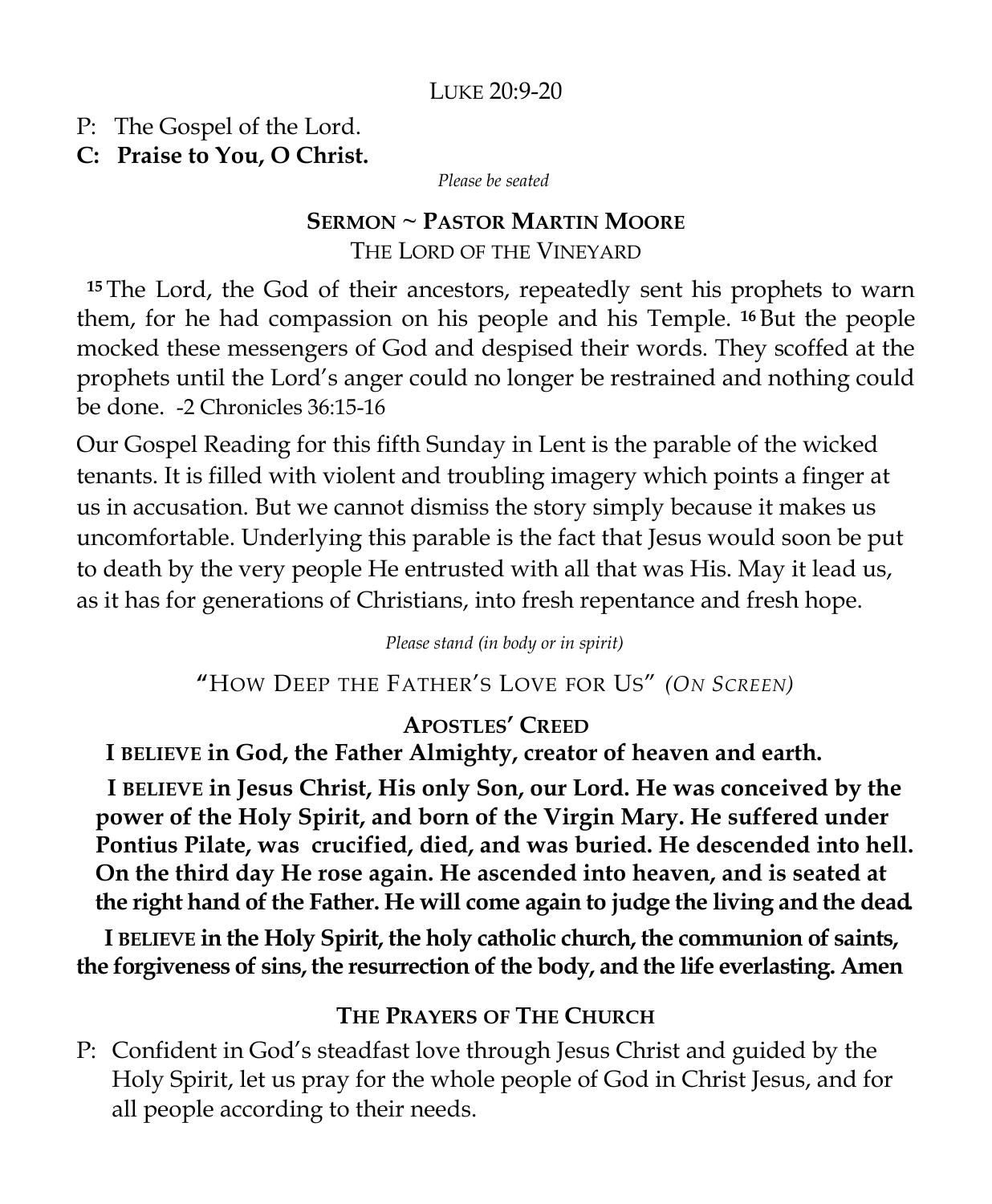*After each portion of the prayers:*

P: Lord, in your mercy,

#### **C: Hear our prayer.**

*The prayers conclude:*

- P: Into your hands, O Lord, we commend all for whom we pray, trusting in your mercy; through your Son, Jesus Christ our Lord.
- **C: Amen**

#### **THE SHARING OF THE PEACE**

(Please Social Distance)

- P: The peace of the Lord be with you always.
- **C: And also with you.**

*Please be seated*

#### **OFFERING**

#### **OFFERTORY MUSIC**

*Please stand for the Offering and the Communion* 

#### **THE OFFERTORY** *~ "*GIVE THANKS"

| Give thanks with a grateful heart        | And now let the weak say I am strong     |
|------------------------------------------|------------------------------------------|
| Give thanks to the Holy One              | Let the poor say I am rich               |
| Give thanks because He's given           | Because of what the Lord has done for us |
| Jesus Christ His Son                     | Give thanks with a grateful heart        |
| Give thanks with a grateful heart        | Give thanks to the Holy One              |
| Give thanks to the Holy One              | Give thanks because He's given           |
| Give thanks because He's given           | Jesus Christ His Son                     |
| Jesus Christ His Son                     | And now let the weak say I am strong     |
| And now let the weak say I am strong     | Let the poor say I am rich               |
| Let the poor say I am rich               | Because of what the Lord has done for us |
| Because of what the Lord has done for us | Give thanks                              |

#### **POST OFFERTORY PRAYER**

- P: Let us pray. Merciful Father,
- **C: We offer with joy and thanksgiving what you have first given us—our vocations, our time, our possessions—all signs of your gracious love. Receive them for the sake of him who offered himself for us, Jesus Christ our Lord. Amen**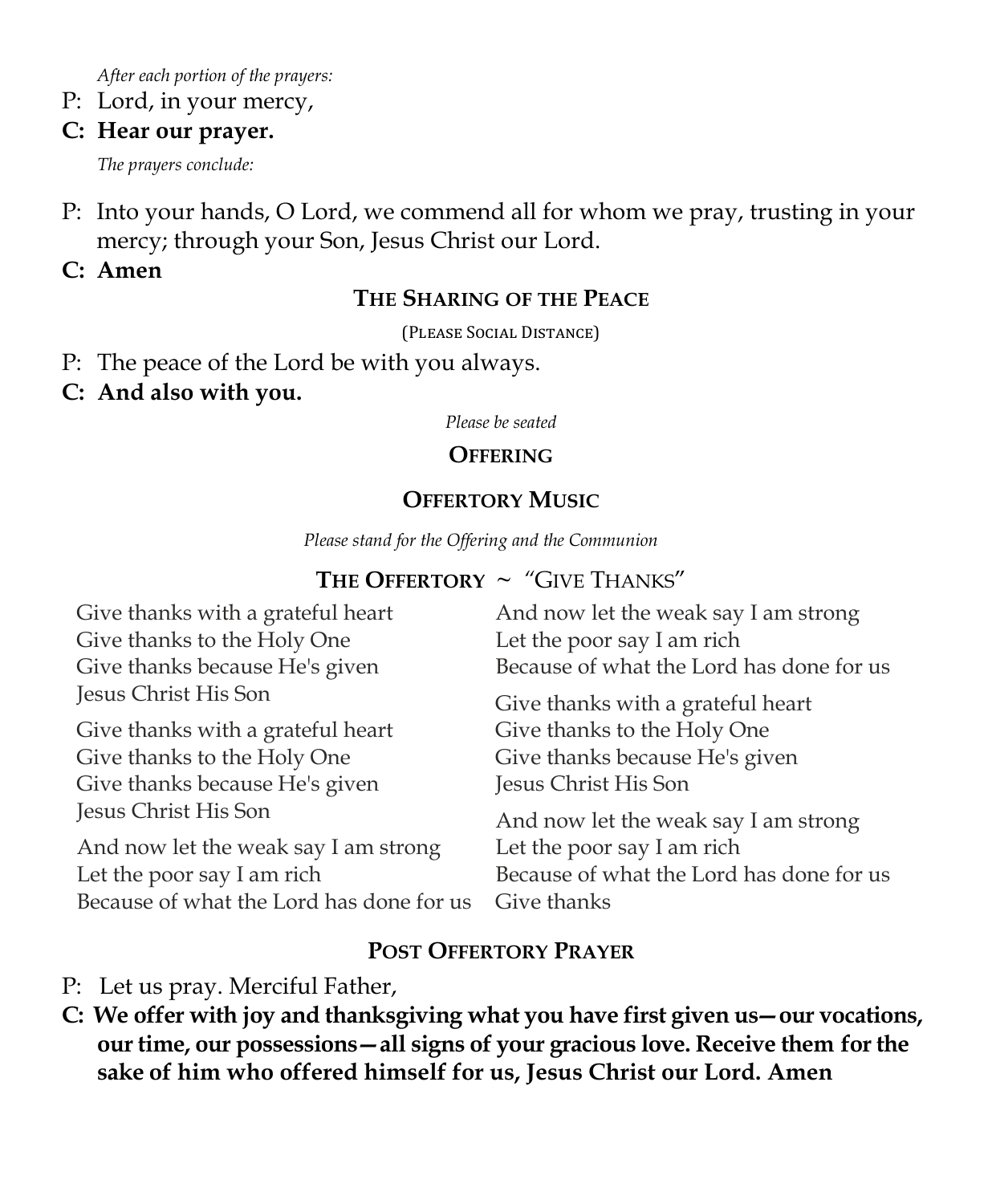## **The Holy Meal**

We come to the table at the gracious invitation of the Lord, receiving the body and blood of Christ for the forgiveness of our sins. So come to this table—you who have much faith, and you who would like to have more; you who have been to the Sacraments often, and you who have not been in a long time; you who have tried to follow Jesus in the world, and you who have failed—come. It is Christ who invites us to meet Him here. Adults and children not receiving communion are welcome to come forward for a blessing.

#### *Please remain standing*

#### **THE GREAT THANKSGIVING**  $\sim$  (*P. 88 LBW*)

- P: The Lord be with you. **C: And also with you.**
- 
- P: Let us give thanks to the Lord our God. **C: It is right to give him thanks**
- 
- P: Lift up your hearts. **C: We lift them up to the Lord.**
	- **and praise.**
- P: You call your people to repent of sin and prepare for the joy of the paschal feast. Renew us in faith and holiness, and bring us into the fullness of your grace and truth that belongs to the children of God. Therefore with Angels and Archangels, and with all of the company of heaven, we laud and magnify Your glorious name; evermore praising You and saying:
- **C: Holy, holy, holy Lord, Lord God of pow'r and might: Heaven and earth are full of your glory. Hosanna in the highest. Blessed is he who comes in the name of the Lord. Hosanna in the highest.**
- P: Therefore, gracious Father, with this bread and cup we remember the life our Lord offered for us. And, believing the witness of His resurrection, we await His coming in power to share with us the great and promised feast.
- **C**: **Amen. Come, Lord Jesus.**
- P: Lord, remember us in your kingdom and teach us to pray:
- **C: Our Father, who art in heaven, hallowed be thy name, thy kingdom come, thy will be done, on earth as it is in heaven. Give us this day our daily bread; and forgive us our trespasses, as we forgive those who trespass against us; and lead us not into temptation, but deliver us from evil. For thine is the kingdom, and the power, and the glory, forever and ever. Amen**

#### **LAMB OF**  $G$ **OD**  $\sim$   $(P. 92$  *LBW*)

**Lamb of God, you take away the sin of the world; have mercy on us. Lamb of God, you take away the sin of the world; have mercy on us. Lamb of God, you take away the sin of the world; grant us peace, grant us peace.**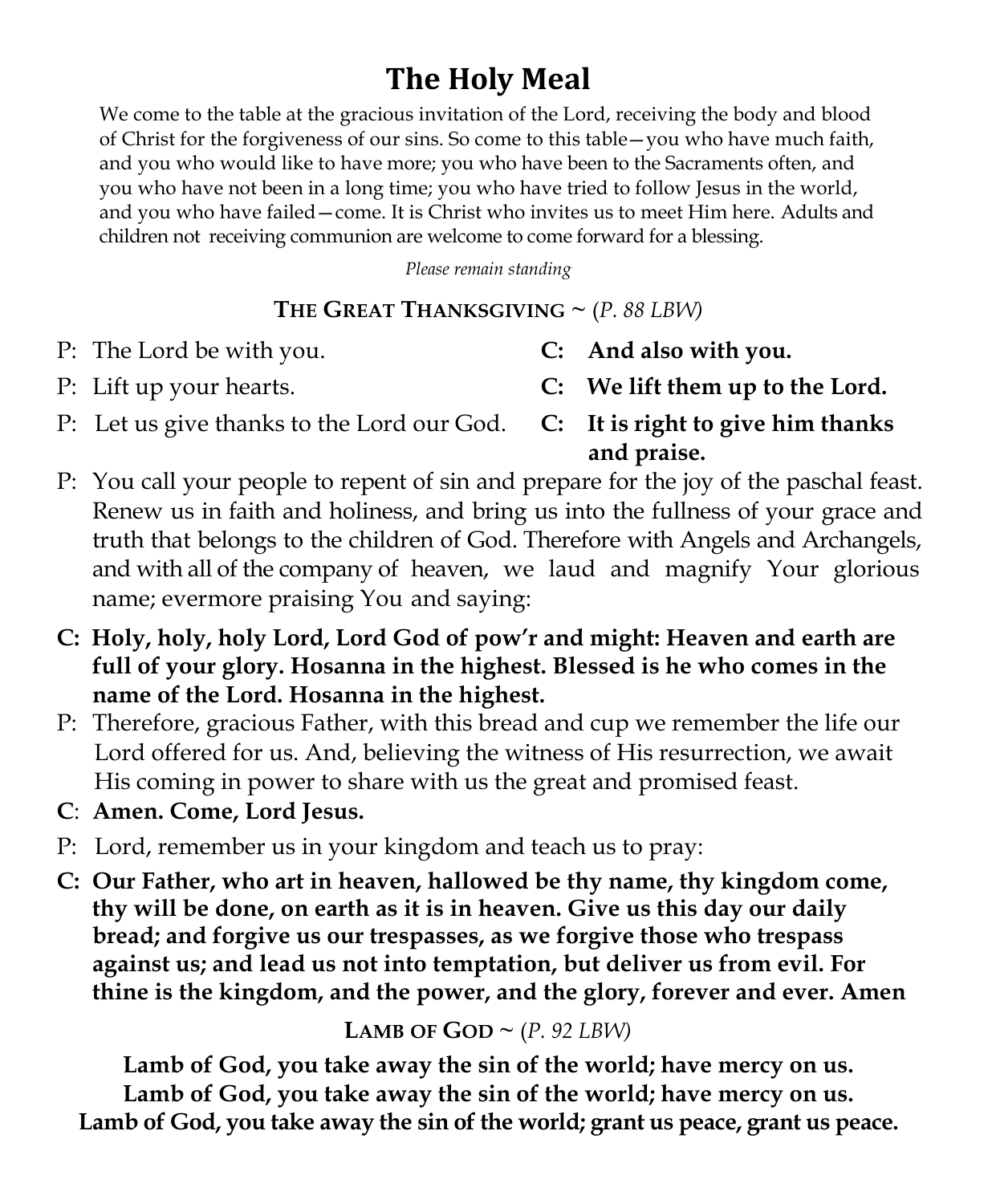P: In the night in which He was betrayed, our Lord Jesus took bread, and gave thanks, broke it, and gave it to His disciples, saying, 'Take and eat; this is my body, given for you. Do this for the remembrance of me.'

Again, after supper, He took the cup, gave thanks, and gave it for all to drink, saying, 'This cup is the new covenant in my blood, shed for you and for all people for the forgiveness of sin. Do this for the remembrance of me.'

*Please be seated*

#### **Distribution & Communion Hymns**

"ON EAGLE'S WINGS"*(WOV #779)* 

|                                            | You who dwell in the shelter of the Lord, Snares of the fowler will never capture you, |
|--------------------------------------------|----------------------------------------------------------------------------------------|
| Who abide in this shadow for life,         | And famine will bring you no fear;                                                     |
| Say to the Lord: "My refuge,               | Under God's wings your refuge                                                          |
| My rock in whom I trust!"                  | With faithfulness your shield.                                                         |
| Chorus:                                    | Chorus                                                                                 |
| "And I will raise you up on eagle's wings, | For to the angels God's given a command                                                |
| Bear you on the breath of dawn,            | To guard you in all of your ways;                                                      |
| Make you to shine like the sun,            | Upon their hands they will bear you up,                                                |
| And hold you in the palm of my hand."      | Lest you dash your foot against a stone.                                               |
|                                            | Chorus                                                                                 |

#### "THE POWER OF THE CROSS"

| Oh to see the dawn of the darkest day    | Now the daylight flees now the ground beneath  |  |
|------------------------------------------|------------------------------------------------|--|
| Christ on the road to Calvary            | Quakes as its Maker bows His head              |  |
| Tried by sinful men torn and beaten then | Curtain torn in two dead are raised to life    |  |
| Nailed to a cross of wood                | Finished the vict'ry cry                       |  |
| Oh to see the pain written on Your face  | Chorus                                         |  |
| Bearing the awesome weight of sin        | Oh to see my name written in the wounds        |  |
| Ev'ry bitter thought ev'ry evil deed     | For through Your suff'ring I am free           |  |
| Crowning Your bloodstained brow          | Death is crushed to death life is mine to live |  |
| Chorus                                   | Won through Your selfless love                 |  |
| This the pow'r of the cross              | This the pow'r of the cross                    |  |
| Christ became sin for us                 | Son of God slain for us                        |  |
| Took the blame bore the wrath            | What a love what a cost                        |  |
| We stand forgiven at the cross           | We stand forgiven at the cross                 |  |
|                                          |                                                |  |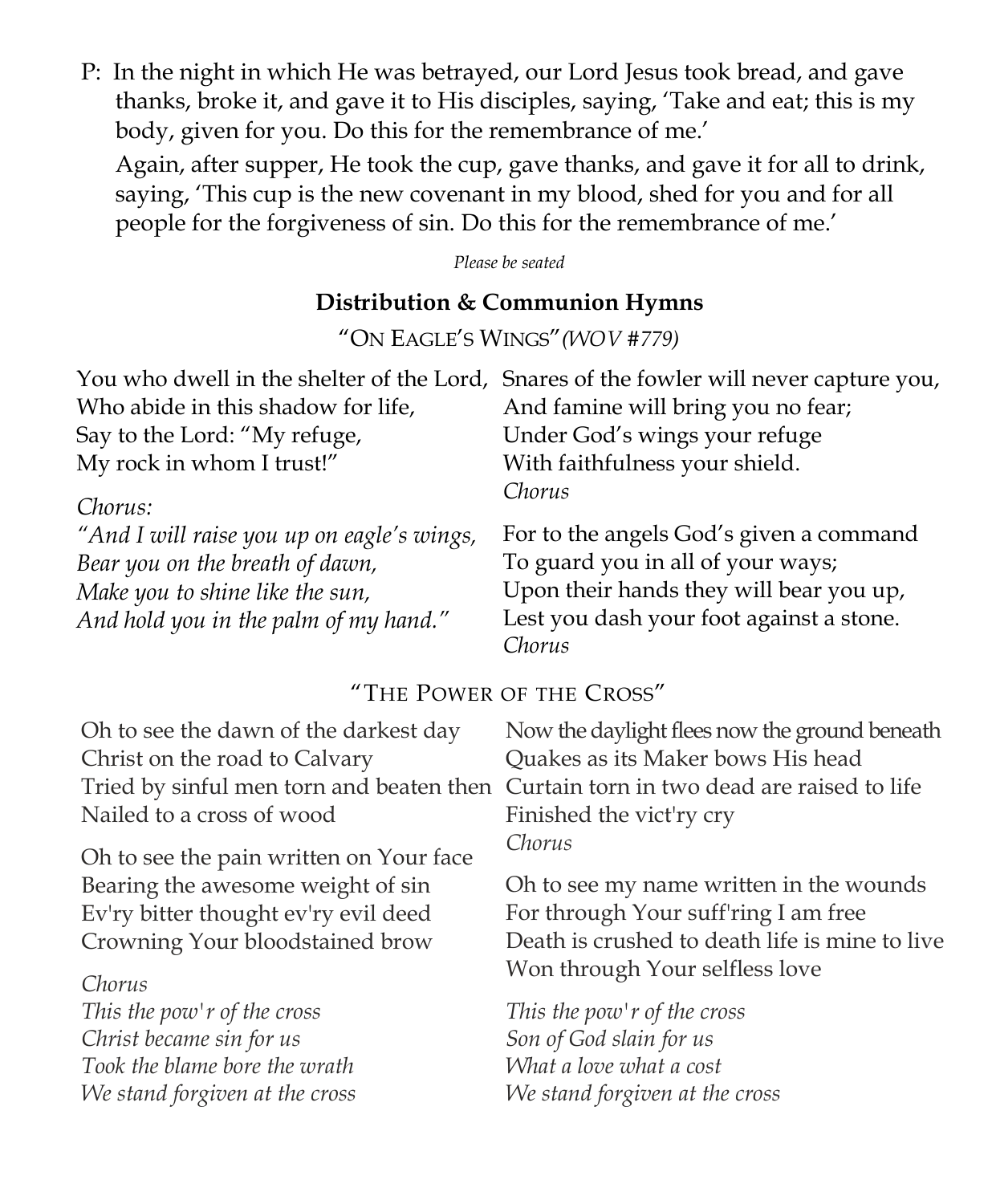## "LORD OF LIGHT"*(LBW #405)*

Lord of light, your name outshining All the stars and suns of space, Use our talents in your kingdom As the servants of your grace; Use us to fulfill your purpose In the gift of Christ your Son:

*Refrain: Father, as in highest heaven, So on earth your will be done.*

By the toil of faithful workers In some far-out lying field, By the courage where the radiance Of the cross is still revealed, By the victories of meekness, Through reproach and suff'ring won: *Refrain*

Grant that knowledge, still increasing, At your feet may lowly kneel; With your grace our triumphs hallow, With your charity our zeal; Lift the nations from the shadows To the gladness of the sun: *Refrain*

By the prayer of faithful watchers, Never silent day or night; By the cross of Jesus, bringing Peace to all and healing light; By the love that passes knowledge, Making all your children one: *Refrain*

"I LOVE YOU, LORD"

I love You Lord And I lift my voice To worship You O my soul rejoice Take joy my King In what You hear May it be a sweet, sweet sound In Your ear.

*Please stand* 

#### **Lay Coordinator: Ed Lattier COMMUNION BLESSING**

- Local and blood of our Lord <u>Locus Christ strepathen vou</u> R**eader: Cheryl Pontious Communion Assistants: Carol Lattier** P: The body and blood of our Lord Jesus Christ strengthen you and keep you in his grace.
- **Projectionist: Toby Fite C: Amen**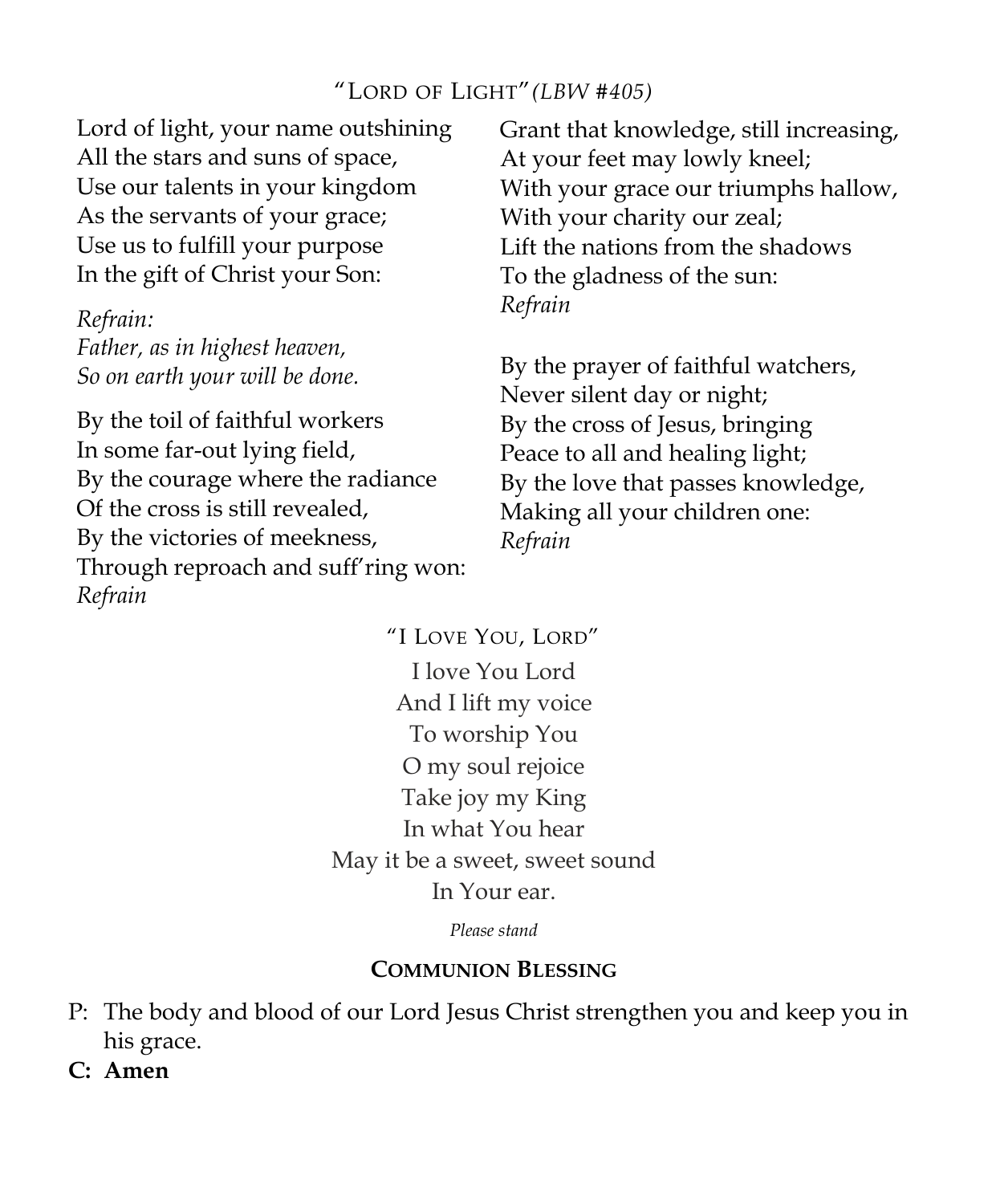**POST-COMMUNION CANTICLE** ~ "*GLORY TO GOD" (TO THE TUNE OF ODE TO JOY)*  Glory be to God in heaven; peace, goodwill to all the earth. Mighty God of all creation, Father of surpassing worth; We exalt you, we adore you, we lift high our thanks and praise; Saints and angels bow before you; here on earth our songs we raise.

### **POST COMMUNION PRAYER**

P: Let us pray. We give you thanks almighty God, that you have refreshed us through the healing power of this gift of life; and we pray that in your mercy you would strengthen us, through this gift, in faith toward you and in fervent love toward one another; for the sake of Jesus Christ our Lord.

**C: Amen** 

#### **NEW MEMBER RECEPTION** *(SEE BACK PAGE)*

**BENEDICTION**  $\sim$  *(P. 95 LBW)* 

P: The Lord bless you and keep you.

 The Lord make his face shine on you and be gracious to you. The Lord look upon you with favor and give you peace. In the name of the Father, ✠ Son, and Holy Spirit.

#### **C: Amen**

**CLOSING HYMN ~ "**WORD OF GOD, COME DOWN ON EARTH" (*WOV #716, VS 3-4)*

Word that caused blind eyes to see speak and heal our mortal blindness; deaf we are: our healer be; loose our tongues to tell you kindness. Be our Word in pity spoken, heal the world, by our sin broken.

Word that speaks God's tender love, one with God beyond all telling, Word that sends us from above, God the Spirit, with us dwelling, Word of truth, to all truth lead us; Word of life, with one bread feed us.

#### **DISMISSAL**

- P: The Lord be with you! Go and serve in Jesus' name.
- **C: Thanks be to God.**

#### **POSTLUDE**

Liturgy material reprinted from Lutheran Book of Worship, © 1978, Augsburg Fortress; and/or With One Voice, © 1995, Augsburg Fortress. All rights reserved. Used by permission of Augsburg Fortress License #14824-LIT.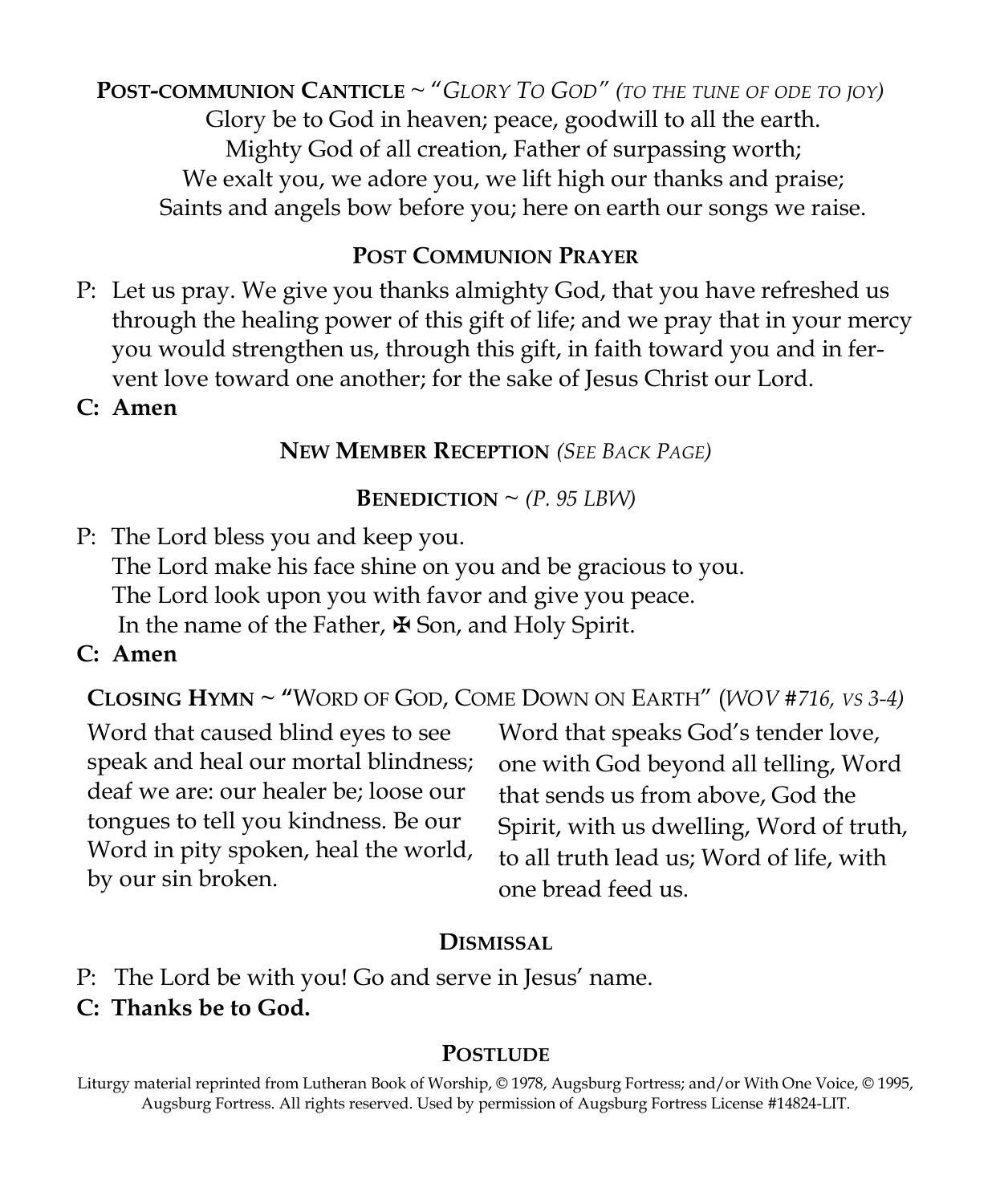## *Mark Your Calendars for Holy Week!*

This is the last Sunday and Wednesday for the 2022 Lenten Season.

Beyond this season we follow Jesus Christ our Savior …

… to His triumphal entry into Jerusalem.

… to the Passover with His disciples, where He institutes the Holy Supper of His body and blood.

… to the climax of His earthly pilgrimage, His suffering and death on the Cross, where He, the Lamb of God and the Hope of the world, takes away the sin of the world.

… to the tomb of His burial, under imperial seal and guard.

… to the empty tomb and the empty shroud, and to celebrate the Feast of the Resurrection.

Sunday, April 10 at 10:00 a.m.

#### **Palm Sunday / Sunday of the Passion**

*Christ's Triumphal Entry into Jerusalem*

Worship Service with Procession of Palms

Thursday, April 14 at 7:00 p.m.

#### **Holy Thursday (Maundy Thursday)**

*Christ's Institution of the Supper of His Body and Blood*

Worship Service with Stripping of the Altar

Friday, April 15 at 7:00 p.m.

#### **Good Friday**

*The Crucifixion and Death of Jesus Christ, Our Lord*

Tenebrae (Service of Darkness) *Meditation on* t*he Passion of Our Lord* 

Sunday, April 17 at 8:30 a.m. and 10:00 a.m.

**Feast of the Resurrection of Our Lord**

*Easter Day*

Breakfast will be provided between the services. (Free-will donations accepted)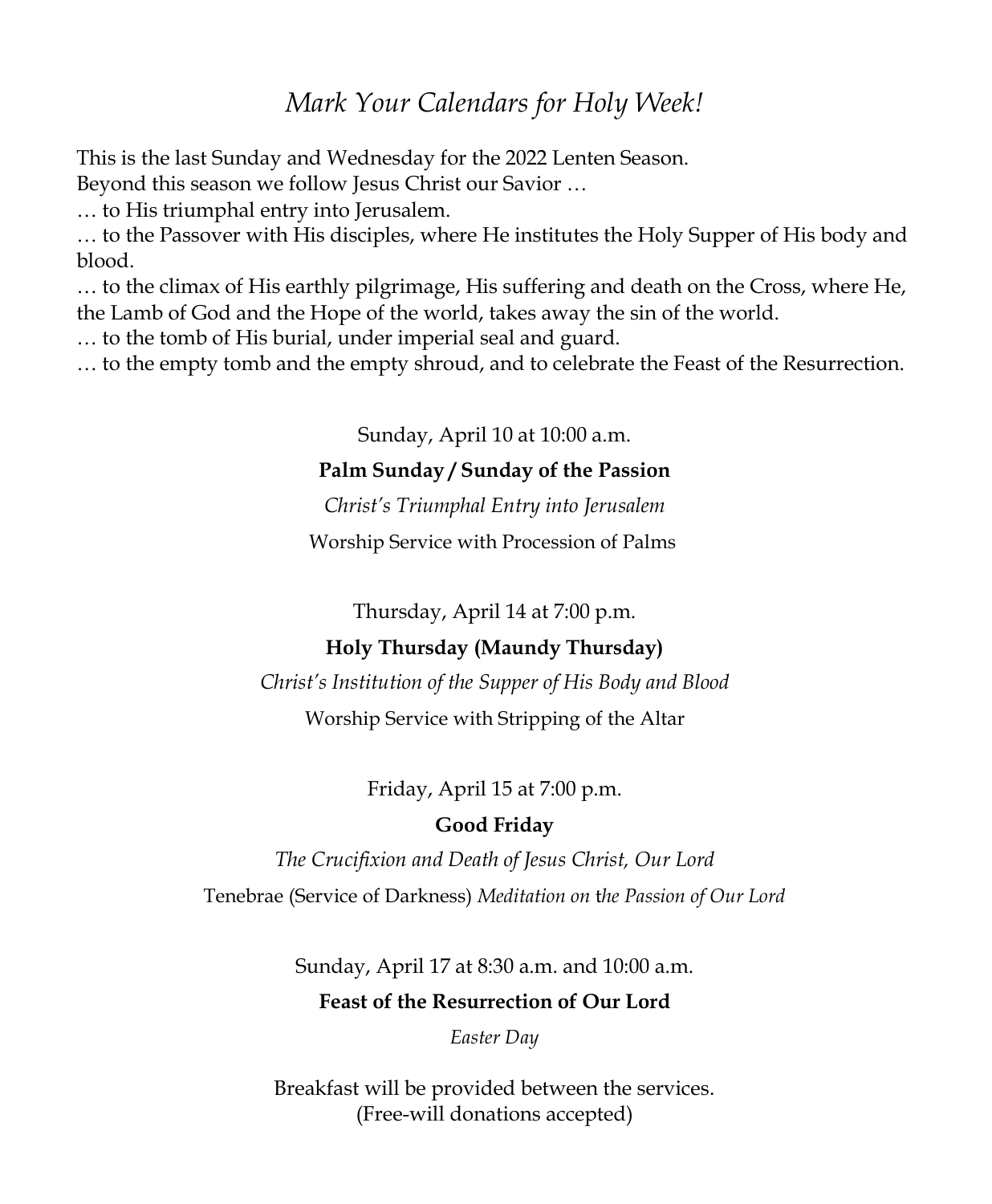#### **ANNOUNCEMENTS**

## Easter Egg Hunt

We will be having our annual Easter Egg Hunt on April 16th at 10:00 a.m. There will be age-appropriate hunting grounds for ages pre-school through sixth grade, games, face painting, snacks, and more.

Please volunteer to fill any of the positions noted at the sign-up table and/or grab a bag of plastic Easter eggs for filling. These filled Easter eggs need to be back by Palm Sunday, April 10th, or sooner if possible.

## Volunteer Opportunity... Sunday School Curriculum

We will be reviewing and ordering curriculum for the 2022-2023 Sunday School year this coming June. If interested in joining this committee (approx. 3 meetings) please contact Carmen Nazario at 972-533-9935.

Save The Date! VBS

Our Vacation Bible School will be held July 3rd-8th!

## Luther Hill Summer Camp

Any student completing grades 2nd-8th is welcome to sign up for church camp at Lutherhill, July 24-29, 2022. Please register at [www.luterhill.org](http://www.luterhill.org) **as soon aspossible**, to increase our chances of getting that week. No one will need a GHR ID. If your child wants a cabinmate, request this on dashboard (bottom right under optional items) which immediately follows the login screen. Transportation to/from camp will be provided. Scholarship for camp tuition is available- please see Pastor Martin.

Youngn - completed 2nd or 3rd grade

Yearling - completed 4th, 5<sup>th</sup> or 6<sup>th</sup> grade

Jr. High - completed 6th, 7th or 8th grade

## NALC Disaster Relief Donations Request

We are asking for donations of bath towels. They do not need to be new, just gently used. We also need combs, toothpaste, deodorant, and floss. Please place these items on the table in the Fellowship Hall. The plan is to make hygiene bags with Prime Timers in May. Thank you for all of your support.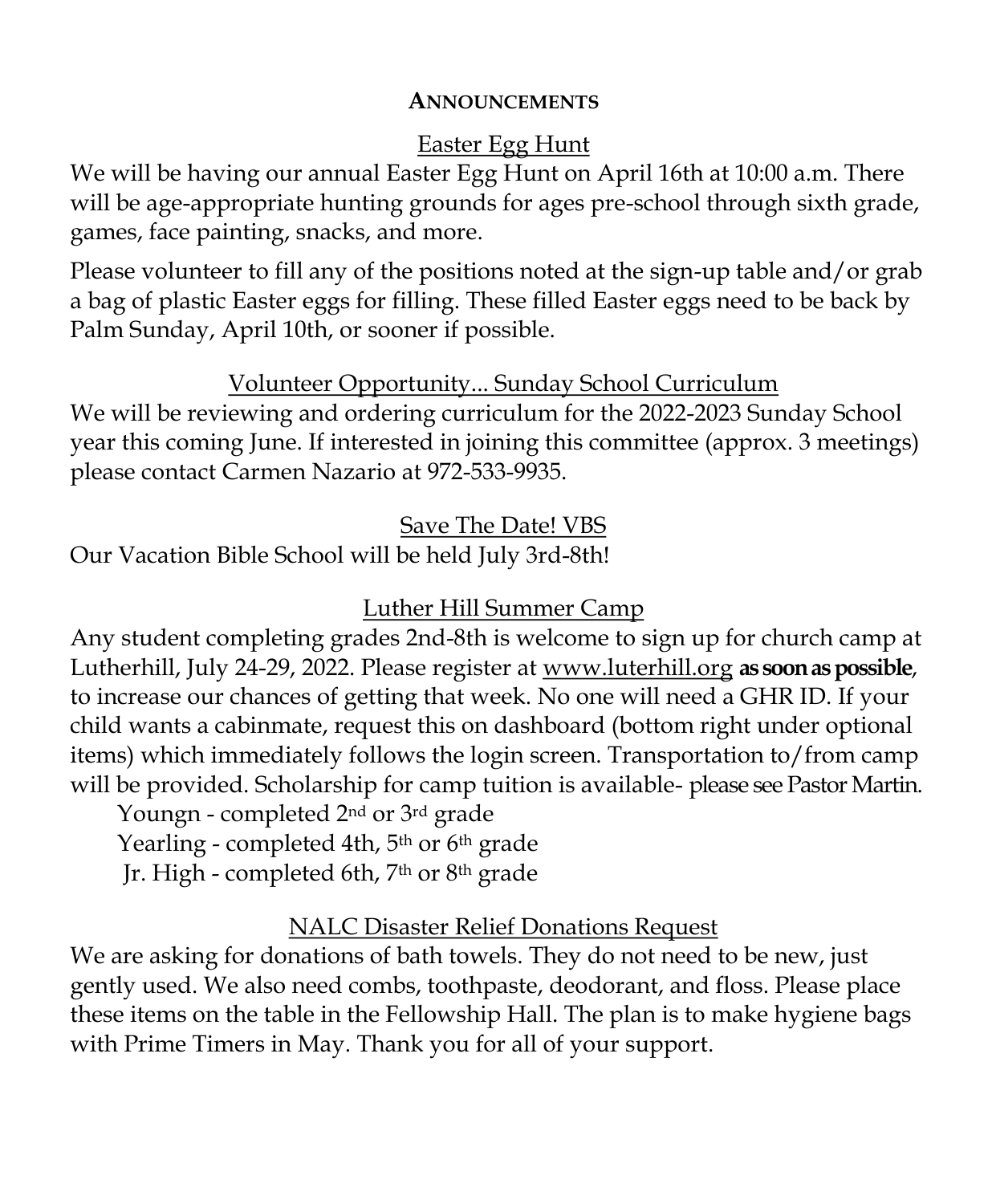| Upcoming Events at Our Saviour's Lutheran Church (April 4-10) |                                   |              |  |
|---------------------------------------------------------------|-----------------------------------|--------------|--|
| Tuesday:                                                      | <b>Quilters</b>                   | 9:00 a.m.    |  |
| Wednesday:                                                    | Embroiderers Guild                | $9:30$ a.m.  |  |
|                                                               | Meal                              | 5:30 p.m.    |  |
|                                                               | <b>Lenten Service</b>             | $6:30$ p.m.  |  |
| Thursday:                                                     | Bible Study (Engaging God's Word) | $10:00$ a.m. |  |
|                                                               | <b>CODA</b>                       | $6:00$ p.m.  |  |
| Saturday:                                                     | Altar Guild Team #2               |              |  |
| Sunday:                                                       | Palm Sunday start of Holy Week    |              |  |
|                                                               | <b>Choir Practice</b>             | 9:15 a.m.    |  |
|                                                               | Sunday School                     | 9:30 a.m.    |  |
|                                                               | <b>Worship Service</b>            | $10:00$ a.m. |  |

**Our Worship Servants This Morning:**

| Greeter:                    | Helen Siebert           |
|-----------------------------|-------------------------|
| Acolyte:                    | Ean Hollenbeck          |
| Ushers:                     | Joe Coke and Ryan Gibbs |
| Cantor:                     | <b>Blaine Davis</b>     |
| Reader:                     | <b>Becky Chambers</b>   |
| <b>Communion Assistant:</b> | Jana Coke               |
| Projectionist:              | <b>Toby Fite</b>        |

#### **Stewardship** \_\_\_\_\_\_\_\_\_\_\_\_\_\_\_\_\_\_\_\_\_\_\_\_\_\_\_\_\_\_\_\_\_\_\_\_\_\_\_\_\_\_\_\_\_\_\_\_\_\_

| Average Monthly Expenses: \$23,740                              |                       |
|-----------------------------------------------------------------|-----------------------|
| <b>Prior March Offerings:</b>                                   | \$17,762              |
| Offerings on March 27th:<br>Other Weekly Offerings:             | \$3,511<br>975<br>SS. |
| <b>Total Weekly Offerings:</b><br><b>Total March Offerings:</b> | \$4,016<br>\$21,778   |
| 2022 Offerings to Date:                                         | \$79,788              |

#### **March 27, 2022** \_\_\_\_\_\_\_\_\_\_\_\_\_\_\_\_\_\_\_\_\_\_\_\_\_\_\_\_\_\_\_\_\_\_\_\_\_\_\_

Attendance Last Week 100

2022 Average Attendance 94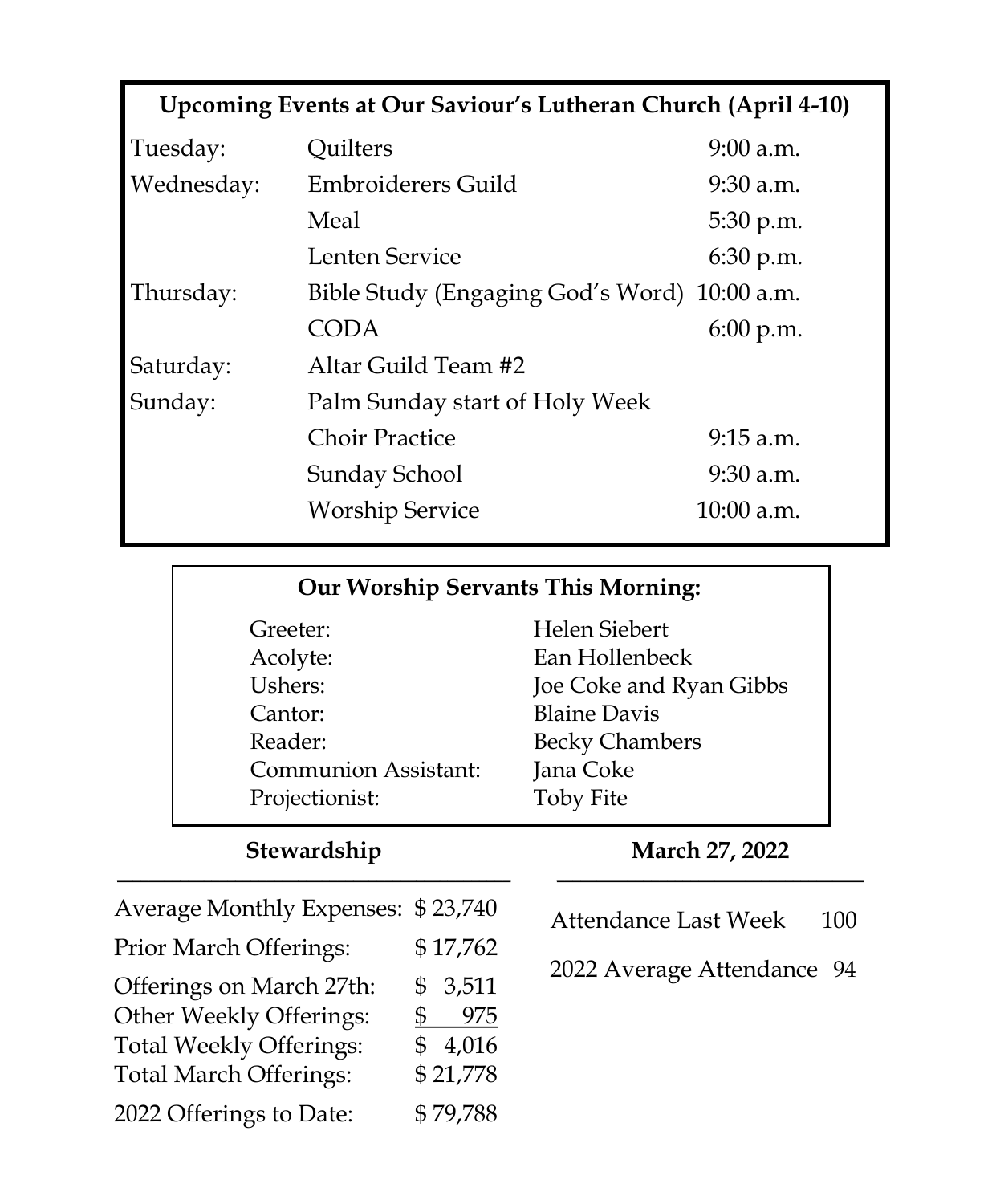## **OSLC Reception of New Members**

P: *Susan Walker and Jacquelyn, please stand.* 

By your baptism you were made one in the Body of Christ, the church. Today we rejoice in the journey of faith which has brought you to this time and place. We give thanks for every community of faith that has been your spiritual home, and we celebrate your presence in this Christian family. Through prayer and study, you have been led by the Holy Spirit to join with OSLC in service to Jesus Christ, using the gifts which the Holy Spirit bestows. Weekly we all profess our faith using the words of the Apostle's Creed. As members of OSLC, will you be faithful to those ancient words?

## Respond: **With God's help, I will.**

P: Do you intend to continue to grow in your spiritual life by hearing God's Word and sharing in His holy supper?

## Respond: **With God's help, I will.**

P: Will you challenge us to live up to the things we say we believe?

## Respond: **With God's help, I will.**

P: Do you promise to be of service to this congregation, as you are called as a beloved child of God and led by the Holy Spirit?

## Respond: **With God's help, I will.**

P: *Let us pray.* We thank you, Lord, for these new members. By Your life-giving power, bind us together that we may live in the Spirit, building one another up in love, sharing in the life and worship of the church, and serving the world. We pray that You would continue to send your Holy Spirit to guide the decisions that are made for this church. And we pray that all will be done to Your glory and in Your name. All this we ask through your Son, Jesus Christ, our Lord. **Amen** 

## **Congregation's Response:**

**We welcome you into the family of Our Saviour's Lutheran Church. We receive you as fellow members of the body of Christ, children of the same Heavenly Father, and a worker with us in God's kingdom.**